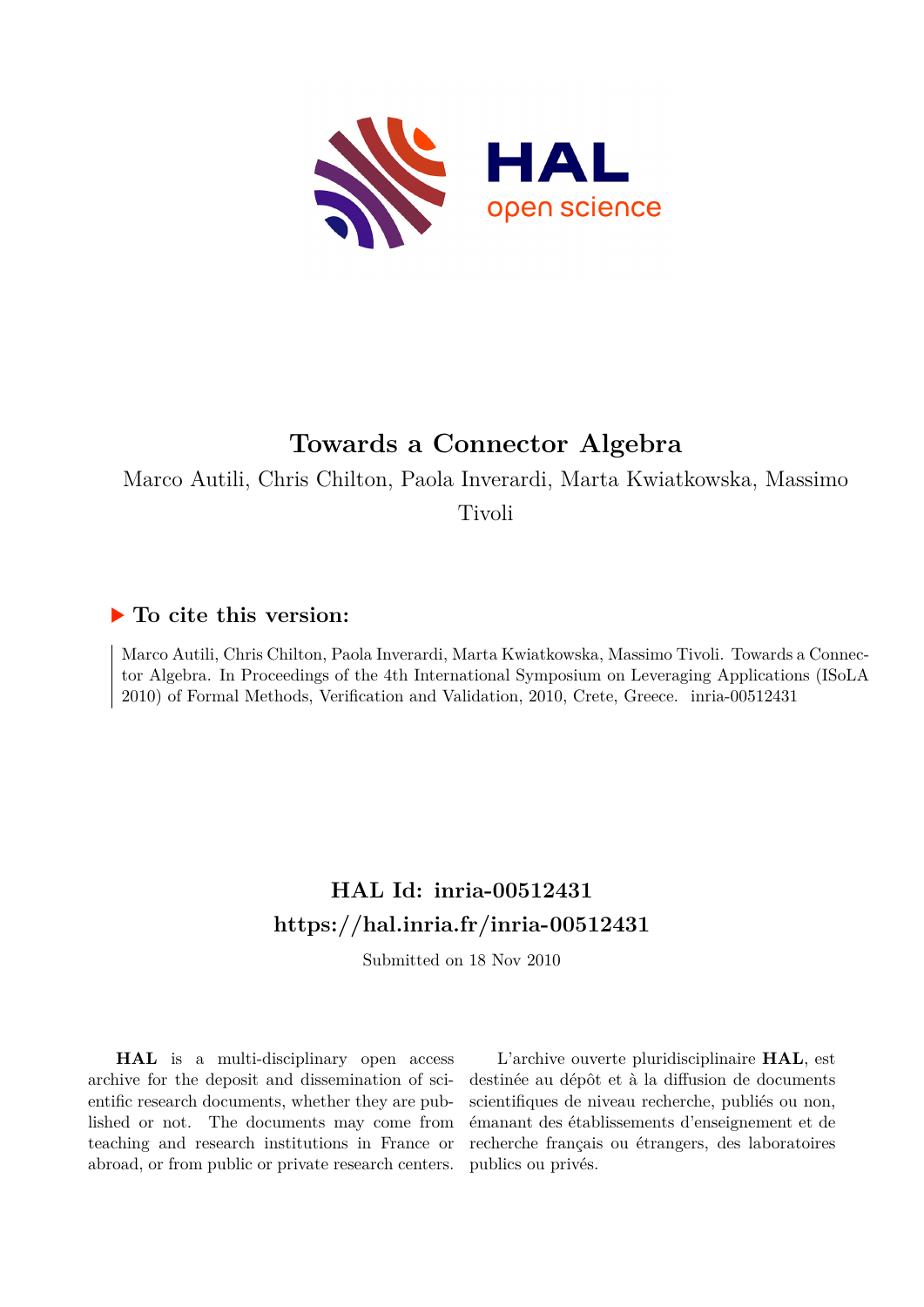## Towards a Connector Algebra  $*$

Marco Autili<sup>1</sup>, Chris Chilton<sup>2</sup>, Paola Inverardi<sup>1</sup>, Marta Kwiatkowska<sup>2</sup>, and Massimo Tivoli<sup>1</sup>

<sup>1</sup> Dipartimento di Informatica - Università degli Studi di L'Aquila, Italy {marco.autili,paola.inverardi,massimo.tivoli}@di.univaq.it <sup>2</sup> Oxford University Computing Laboratory, Parks Road, Oxford, OX1 3QD, UK {chris.chilton,marta.kwiatkowska}@comlab.ox.ac.uk

Abstract. Interoperability of heterogeneous networked systems has yet to reach the maturity required by ubiquitous computing due to the technology-dependent nature of solutions. The CONNECT Integrated Project attempts to develop a novel network infrastructure to allow heterogeneous networked systems to freely communicate with one another by synthesising the required connectors on-the-fly. A key objective of Connect is to build a comprehensive theory of composable connectors, by devising an algebra for rigorously characterising complex interaction protocols in order to support automated reasoning. With this aim in mind, we formalise a high-level algebra for reasoning about protocol mismatches. Basic mismatches can be solved by suitably defined primitives, while complex mismatches can be settled by composition operators that build connectors out of simpler ones. The semantics of the algebra is given in terms of Interface Automata, and an example in the domain of instant messaging is used to illustrate how the algebra can characterise the interaction behaviour of a connector for mediating protocols.

## 1 Introduction

Ubiquitous computing is an emerging paradigm that is rapidly changing the way we use technology to perform everyday tasks. The widespread availability of digital systems, together with the introduction of new communication infrastructures, make it possible to run and interact with software systems on a variety of networked devices. However, computing and networking technologies have yet to reach the maturity required by ubiquitous computing since technologydependent limitations reduce the effectiveness of integrating and composing heterogeneous networked systems.

The CONNECT Integrated Project<sup>3</sup> attempts to develop a novel networking infrastructure to allow heterogeneous networked systems to freely communicate with one another. This would be achieved by the synthesis of emergent connectors on-the-fly. Towards this aim, a key objective of CONNECT is to build

<sup>\*</sup> This work is partly supported by the CONNECT European Project No 231167, and EPSRC project EP/D076625/2.

<sup>3</sup> http://connect-forever.eu/.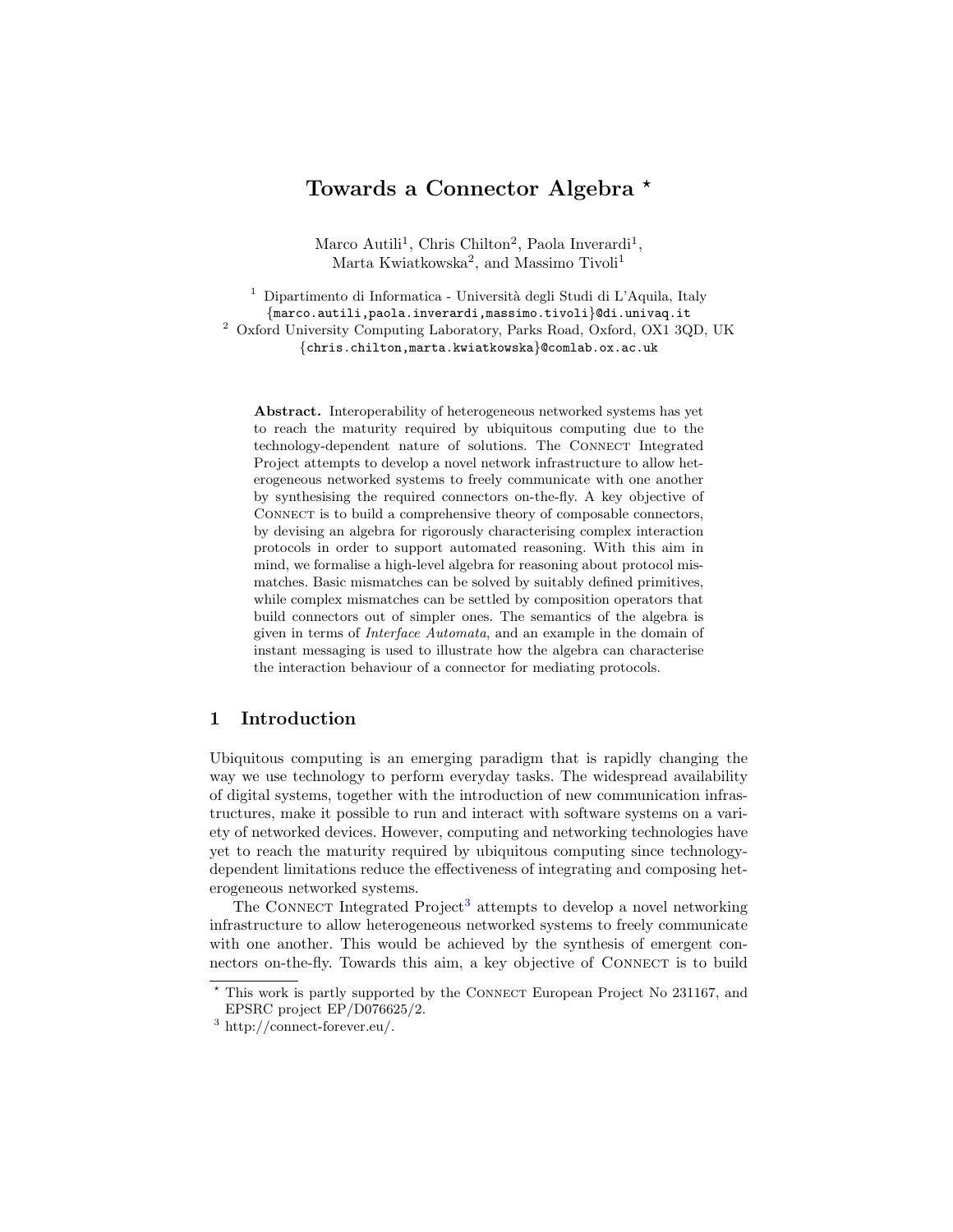a comprehensive theory of composable connectors, by devising an algebra that can model complex interaction behaviours with respect to both functional and non-functional properties. The algebra will serve as a baseline for automated reasoning and learning about system interaction behaviours, in addition to automated synthesis, matching, refinement, composition, evolution, and (possibly partial) re-use of connectors. This also concerns finding an adequate formalism to express and quantify, for each connector, the desired Quality of Service levels for end-to-end properties of the networked systems.

The comprehensive characterisation of such a connector algebra is our longterm goal. In this paper, as a starting point for developing such an algebra, we focus only on the functional behaviour of connectors that act as protocol mediators. Consequently, our algebra will characterise the behavioural mismatches that occur during interactions among heterogeneous networked systems. Quantitative aspects of networked systems and connectors are not considered hereafter; that is left as future work.

As discussed in [14,19] (and references therein), a possible approach to protocol mediation involves the categorisation of recurring protocol mismatches that must be solved by means of mediator patterns. For each type of mismatch, a pattern can be defined as a solution to the interaction incompatibility. Clearly, a catalogue of such problems and their related solutions would not solve all possible mismatches, but combining multiple sub-solutions should facilitate their solution.

Inspired by the set of basic mediator patterns described in [19], this paper presents a high-level algebra that reasons about protocol mismatches. Solutions to basic mismatches are modelled as primitives of the algebra, while complex mismatches can be solved by combining suitable primitives in a variety of ways. The semantics of the algebra is given in terms of Interface Automata (IA) of de Alfaro and Henzinger [11]. Thus, composition of terms in the algebra reduces to composition of the underlying IA. Some of these compositions are already defined on IA, but we will also present specific compositions that we conjecture are necessary for a meaningful connector algebra.

Our choice of using IA for the semantics of the algebra is heavily influenced by a previous survey of connector notations we conducted as part of CONNECT [1]. In that report we surveyed a number of formalisms against eight dimensions deemed to be of particular interest to the project. These were compositionality, incrementality, scalability, compositional reasoning, reusability, evolution, ability to express and reason about non-functional properties, and the existence of a specialised notation supported by automated tools for architectural analysis.

The choice of formalisms was decided to give a thorough coverage of the space of connectors. To give an indication: some formalisms were control-oriented [2], while others were data-flow based  $[7]$ ; some supported hierarchy  $[9]$ , whereas others provided mobility  $[18]$ . In the spirit of CONNECT, we also surveyed quantitative extensions of [7]; these included an extension involving discrete probabilities with non-determinism [6], a stochastic extension [4], and an extension with Quality of Service attributes [5]. Beyond the surveyed approaches, we also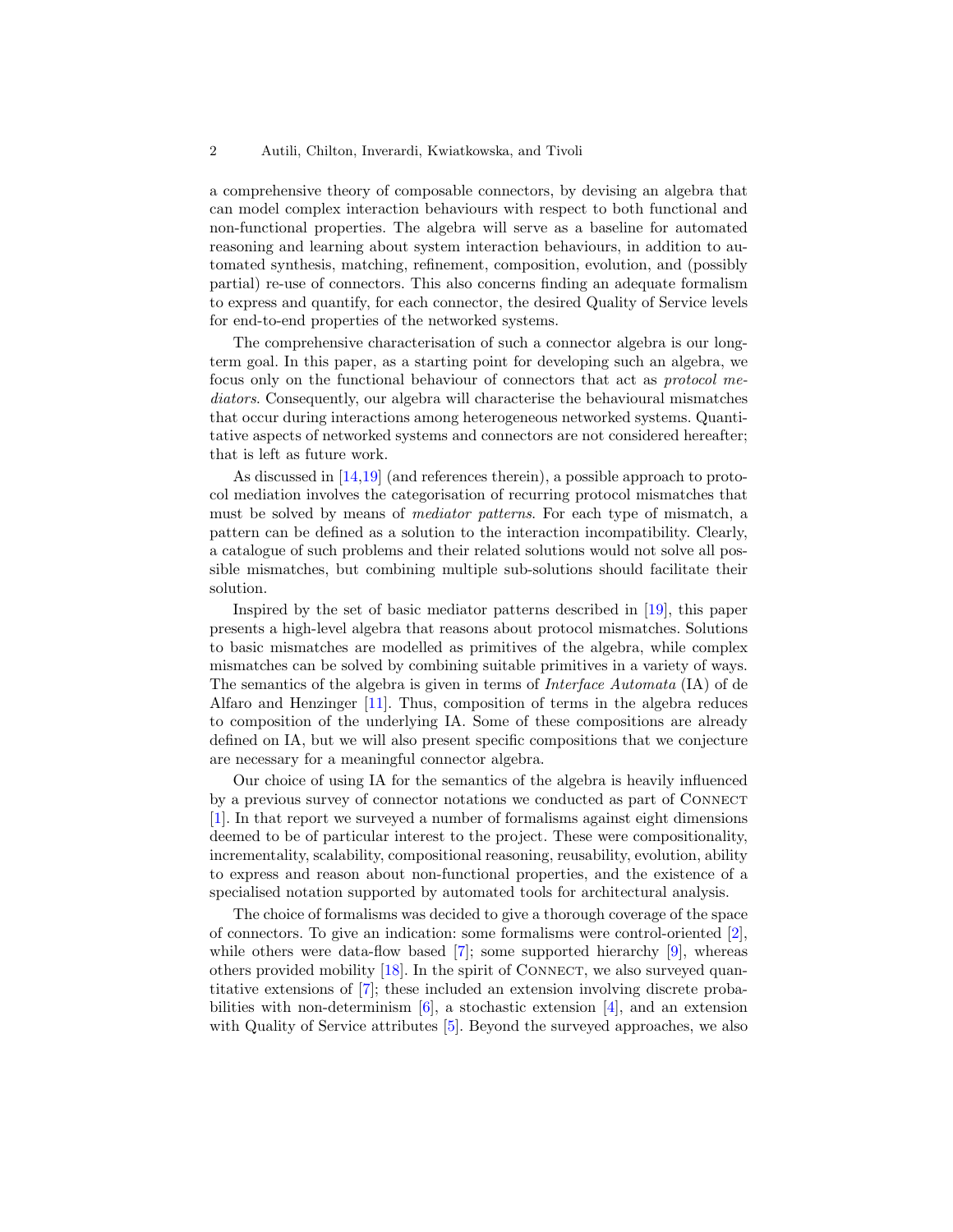investigated a number of other formalisms, but space limitations prevents us from elaborating upon them here.

Summarising the results of our survey and investigations led us to the opinion that IA are the most suitable formalism for modelling connectors. This was based on the fact that IA can be extended to support reasoning on non-functional properties, together with compositionality results implying reuse and evolution of connectors. IA are by no means complete in satisfying the properties we require of a connector algebra, but they do give us a good starting point and seem extensible enough to gain a good coverage of the dimensions of interest.

The remainder of this paper is organised as follows. Section 2 recalls background notions concerning IA, and offers justification for choosing these devices. Section 3 describes a scenario that we will use to demonstrate the effectiveness of our algebra, with models given in terms of IA. Following on, Section 4 introduces the algebra in a formal way and concludes by relating the algebra to the case study presented in Section 3. Finally, Section 5 summarises our work and discusses possible future research directions.

#### 2 Semantics for Connectors

As clarified in Section 1, it is our intention to ascribe semantics to our algebra in terms of *Interface Automata* (IA) [11]. As we shall see later on, IA do not give us all of the desired functionality and properties that we require to interpret our algebra, but they do give us a good starting point.

IA may be seen as finite state machines whose actions are partitioned into input and output sets. At the syntactic level this classification has no significance, but examination of the semantics reveals a notion of communication well suited to components interacting in a heterogeneous environment.

**Definition 1.** An Interface Automaton is a tuple  $(V, v_0, A_I, A_O, \rightarrow)$ , where:

- $-$  V is a set of states
- $v_0 \in V$  is the designated initial state
- $A = A_I \cup A_O$  is the set of actions.  $A_I$  and  $A_O$  are disjoint sets referred to as the input actions and output actions respectively.
- $\rightarrow: V \times A \rightarrow V$  is the transition (partial) function.

For brevity, we write  $v \stackrel{a}{\rightarrow} v'$  iff  $\rightarrow (v, a) = v'$ . The partial transition function ensures that the automaton is loosely deterministic (there is at most one successor for each state-action pair). This contrasts with the I/O automaton model of Lynch and Tuttle [16], where every state must be fully input-enabled.

The automaton behaves in a manner similar to that for finite state machines; it starts in the initial state and evolves over time according to its transition function. However, special consideration must be given to the transition types. Following the finite state case, a transition labelled by an input action may only be picked when the environment is offering that action. Output actions are nonblocking, so may be taken at any time if they are enabled in the current state.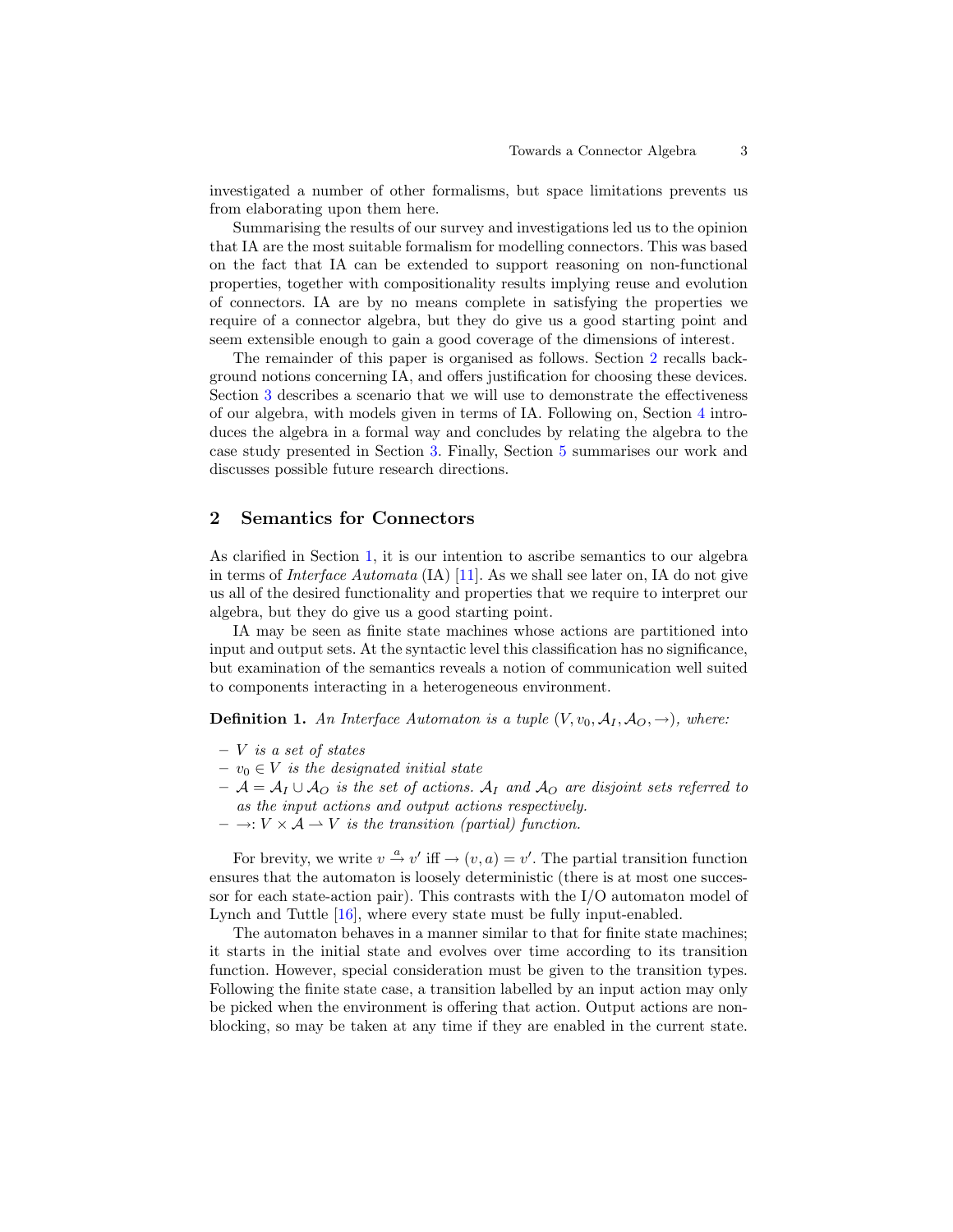Since outputs are non-blocking, it follows that the environment must be willing to accept any action it is offered.

Until now, IA have appeared as marginally generalised I/O automata. Their overarching power becomes apparent when we consider the composition of multiple IA, and observe how they interact with the environment.

From hereon let  $C = (V^C, v_0^C, A_I^C, A_O^C, \rightarrow_C)$  and  $\mathcal{D} = (V^D, v_0^D, A_I^D, A_O^D, \rightarrow_D)$ be two IA.  $\mathcal C$  and  $\mathcal D$  may only be composed if their action sets are compatible with each other. Consequently, not every pair of IA can be composed.

**Definition 2.** IA C and D are said to be composable just if  $\mathcal{A}_{O}^{C} \cap \mathcal{A}_{O}^{D} = \emptyset$ . Outputs must be disjoint to prevent synchronisation.

To define the (parallel) composition on composable IA we begin by constructing the product of the automata. Unfortunately, this can introduce a number of illegal states, whereby one of the automata is willing to offer an output action in the common alphabet, but the second is not able to offer the corresponding input action. This is a consequence of not requiring IA to be fully input-enabled.

**Definition 3.** The product of C and D is an interface automaton  $C \otimes D =$  $(V^C \times V^D, (v_0^C, v_0^D), \mathcal{A}_I, \mathcal{A}_O, \rightarrow)$ , where:

$$
- A_I = (A_I^C \cup A_I^D) \setminus ((A_I^C \cap A_O^D) \cup (A_O^C \cap A_I^D))
$$
  

$$
- A_O = A_O^C \cup A_O^D
$$

– The transition function is given by

$$
(s,t)\xrightarrow{a}(s',t')\Leftrightarrow \begin{cases} s\xrightarrow{a}_{C} s'\wedge t\xrightarrow{a}_{D} t' & \text{if } a\in\mathcal{A}^{C}\cap\mathcal{A}^{D} \\ s\xrightarrow{a}_{C} s'\wedge t = t' & \text{if } a\in\mathcal{A}^{C}\setminus\mathcal{A}^{D} \\ t\xrightarrow{a}_{D} t'\wedge s = s' & \text{if } a\in\mathcal{A}^{D}\setminus\mathcal{A}^{C}. \end{cases}
$$

We must now identify the illegal states in the product  $\mathcal{C} \otimes \mathcal{D}$ , denoted by  $I llegal(\mathcal{C}, \mathcal{D})$ . The kernel of the illegal states is taken to be the set of states  $(p, q)$  for which there is some  $a \in (\mathcal{A}_I^C \cap \mathcal{A}_O^D) \cup (\mathcal{A}_O^C \cap \mathcal{A}_I^D)$  such that one of p and  $q$  can make an  $q$ -labelled output transition, but the other cannot match it with the corresponding input transition. The illegal set is then taken to be all those states in the kernel, plus those that can reach a state in the kernel by a sequence of transitions labelled by output actions.

**Definition 4.** The composition of two composable IA C and D, written as  $C \parallel$ D, is defined to be  $\mathcal{C} \otimes \mathcal{D}$  after pruning all states in Illegal $(\mathcal{C}, \mathcal{D})$ , providing the initial state  $(v_0^C, v_0^D)$  is contained within the remaining automaton. Otherwise, the composition is undefined.

In the words of de Alfaro and Henzinger [11], the pruning yields an optimistic notion of composition. The pruning is equivalent to making the assumption that the environment will not issue inputs that can lead to illegal states. Consequently, composed IA place an assumption on the environment about what inputs will be issued and when. This is in stark contrast to I/O automata where the composition must handle any input the environment offers.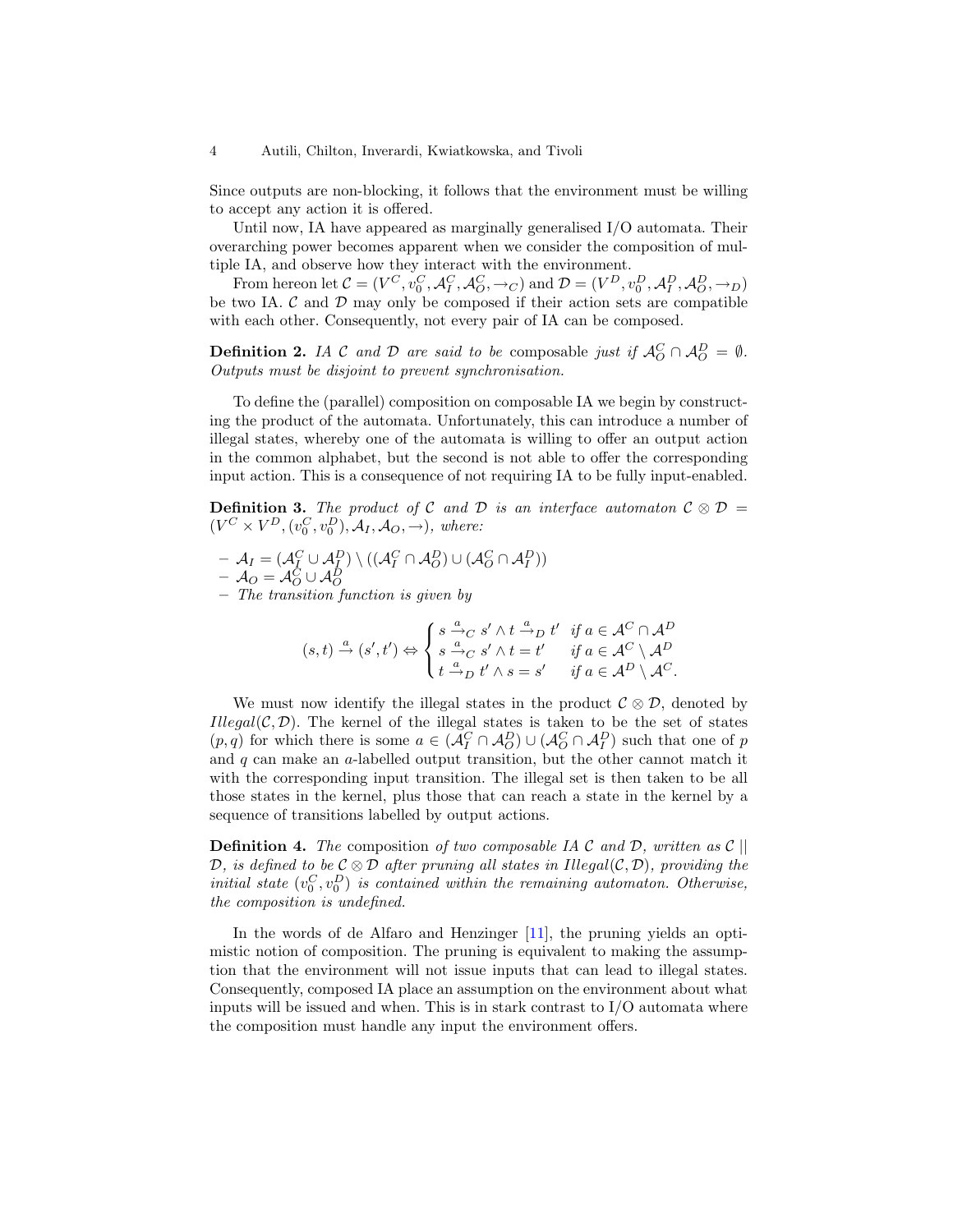From a system designer's point-of-view, we are interested in modelling concrete connectors by means of a term in our algebra. We could certainly develop an algebra that addresses this sole goal, however we are looking for something considerably more high-level. To that extent, and conflating the desiderata from Section 1, we believe that our algebra should also support abstractions of connectors, or more precisely specifications.

IA have an explicit correspondence with specification theories, which is why we are using them to express the semantics of our algebra. In [11], de Alfaro and Henzinger define a refinement relation  $\mathbb{E}^4$  on IA in terms of alternating simulation<sup>5</sup> [3]. Consequently, we have a test for when a connector can be safely substituted with another. Since refinement on IA is a congruence with respect to composition (see next theorem), substitution can be performed compositionally.

**Theorem 1.** For suitable restrictions on the composability of  $C$ ,  $C'$  and  $D$ , if  $\mathcal{C} \parallel \mathcal{D}$  is defined and  $\mathcal{C} \sqsubseteq \mathcal{C}'$ , then  $\mathcal{C}' \parallel \mathcal{D}$  is defined and  $\mathcal{C} \parallel \mathcal{D} \sqsubseteq \mathcal{C}' \parallel \mathcal{D}$ .

Besides parallel composition, a conjunctive operator  $\wedge$  can be defined on IA.  $\mathcal{C} \wedge \mathcal{D}$  yields the least specified interface automaton that refines both  $\mathcal{C}$ and  $D$ . This is of direct use in defining a connector that must satisfy multiple specifications. More verbosely, this means we can build up specifications in a distributed and compositional manner. This supports the separation of concerns principle, and again allows for compositional development.

IA can be synthesised in a specification theory by means of a quotienting operator  $\setminus$ , as described in [8]. Given IA D and  $\mathcal{E}, \mathcal{E} \setminus \mathcal{D}$  yields the least specified interface automaton C such that  $\mathcal{E} \subseteq \mathcal{C} \parallel \mathcal{D}$ . Thus, given a specification of what a connector should do, together with an implementation of a connector that implements part of that behaviour, we can synthesise a connector that when composed with the partial connector fulfils the desired behaviour. The advantages of such a feature are self-evident.

Applicability to notions of specification was a key justification for adopting IA, yet another essential reason relates to their extensibility. We would eventually like to develop an algebra that can handle a number of quantitative extensions, such as time and probability. A timed-extension of I/O automata has already been developed [10], and the model completely supports all of the specification constructs and relations we have mentioned. Furthermore, there is a probabilistic extension of  $I/O$  automata [20], although this is not given in terms of a specification theory. Nevertheless, recent work has augmented interactive Markov chains with specification notions [21], with a bridge between these and probabilistic I/O automata seeming highly plausible.

 $4 P \sqsubseteq Q$  if, and only if, P is refined by Q. Refinement tends to be one of the most prevalent relations in any specification theory.

 $5$  The simulation must be alternating as the inputs and outputs of a refining automaton must be related contravariantly to those of the original.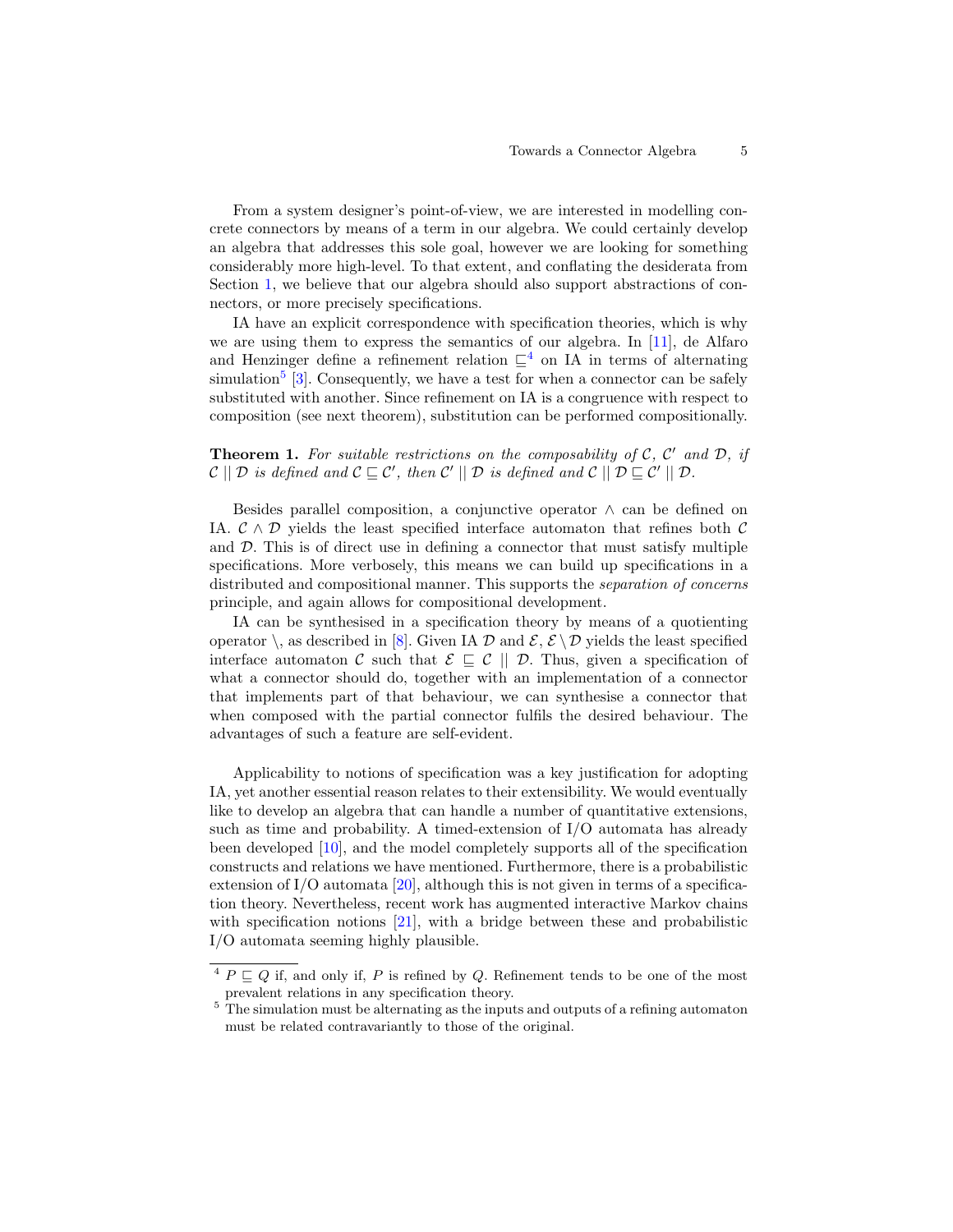Since IA and I/O automata are closely related to each other, we would like to combine the aforementioned quantitative extensions with the optimistic composition techniques of IA. Accordingly, IA appear to support many of the features we would like of a connector algebra. Section 4 will demonstrate just how effective they are when we assign semantics to the algebra.

#### 3 Case Study

To illustrate in Section 4 the efficacy with which our algebra can model and reason about protocol mediators, we present a simple yet challenging example of universal instant messaging inspired by [14].



Fig. 1. (A) MSN messaging service. (B) XMPP messaging service. (C) CFring client.

 $Fring<sup>6</sup>$  is an instant messaging program that allows one to exchange text messages between a predefined set of heterogeneous messaging services. At present, the service supports connection to the MSN Messenger and XMPP Messenger services, amongst many others, with the collection of supported services being static. This contrasts with the evolving world of CONNECT, where messaging services to be bridged should not be known a priori. We therefore propose a generalisation of Fring, let it be called CFring, where connectors between unknown messaging services are generated on-the-fly. This generalisation will allow us to express the full power of the algebra.

As the interface automaton in Figure 1.C shows, the CFring service provides only core functionalities for "abstract" authentication and message exchange. In particular, when receiving (resp., sending) a message  $mi$  (resp.,  $mo$ ), CFring expects to receive (resp., send) the identity idi (resp., ido) of the sender (resp., receiver) as well.

The behavioural models of MSN and XMPP, which are unknown to CFring, are expressed as IA in Figures 1.A and 1.B. In contrast to the behavioural model

 $6$  http://www.fring.com.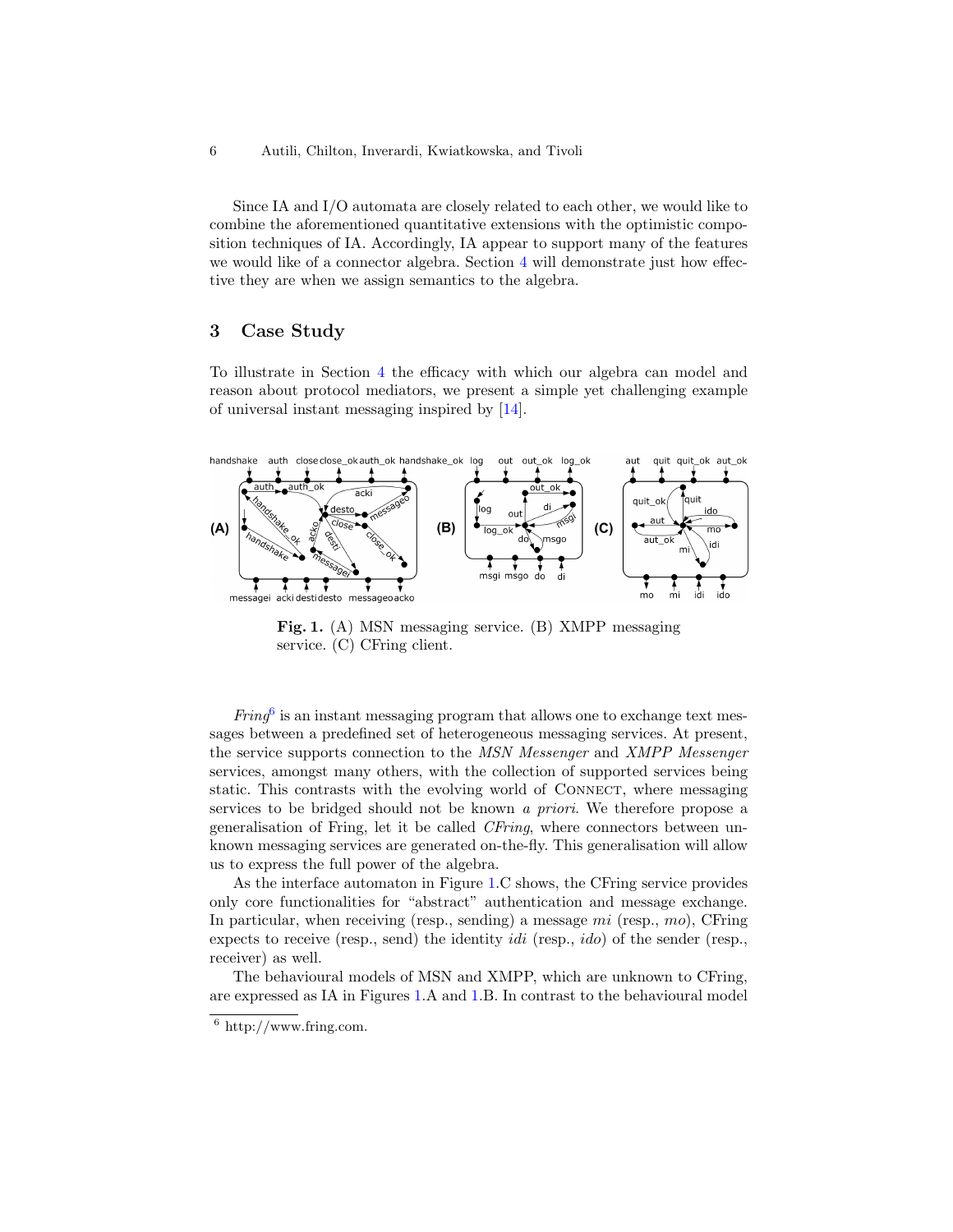for CFring, both MSN and XMPP when receiving (resp., sending) a message expect to have provided (resp., provide) the identity of the sender (resp., receiver) first. Furthermore, unlike the others, MSN expects to receive (resp., send) an acknowledgement for the message sending (resp., receiving).

It is obvious that the MSN and XMPP services should both be able to interoperate with CFring, since they amount to supporting authentication and then message exchange. This requires "specialising" the CFring communication protocol in order to mediate the communication between the other messaging services. Note that this is far from trivial, especially if one wishes to rigorously characterise the achieved interoperability (e.g., for supporting automated reasoning, detecting possible mismatches, etc.). Nevertheless, in Section 4 we realise such a connector that mediates the communication between CFring and MSN/XMPP as a term of our algebra.

### 4 Towards a Connector Algebra: primitives and operators

Section 1 briefly mentioned a number of existing connector formalisms that we had surveyed in [1]. The formalisms vary quite considerably; some support hierarchical development, whereas others have resolute granularity. Some support mobility, while others assume a fairly static environment. In essence, the formalisms have niche environments where they work well, while outside their haven of assumptions the quality of modelling is often variable.

In CONNECT, we are interested in generating connectors on-the-fly to bridge communication inconsistencies at both the application and middleware layers. For the purposes of this paper, we are concerned with exchanging structured messages between components, rather than worrying about, say, data transfer at the transport level.

In [19], the authors attempt to characterise mismatches between functionally equivalent yet behaviourally different protocols that wish to communicate. For each type of communication discrepancy they provide a mediating connector that can handle and resolve the mismatch. This is a high-level approach to analysing and addressing interoperability issues.

Following this insight, it is our intention to develop a high-level algebra for reasoning about mismatches. We shall model each basic mismatch solution as a primitive of our algebra, with semantics given in terms of IA. Complex mismatches can be decomposed into combinations of basic ones, and so an algebraic connector for a complex mismatch can be obtained by composing primitive connectors. For most cases, composition of terms in the algebra will reduce to composition of the underlying IA as described in Section 2. However, as we shall see, we will also require our own specific operators on connectors.

Components wishing to communicate with each other are modelled by arbitrary IA, which we assume have disjoint action sets<sup>7</sup>. We will treat the action sets associated with IA as sets of message ports that can send (resp., receive) a

 $7$  Under the aegis of CONNECT, equivalence of actions is assumed to be specified in an ontology. This allows us to assume disjoint component actions.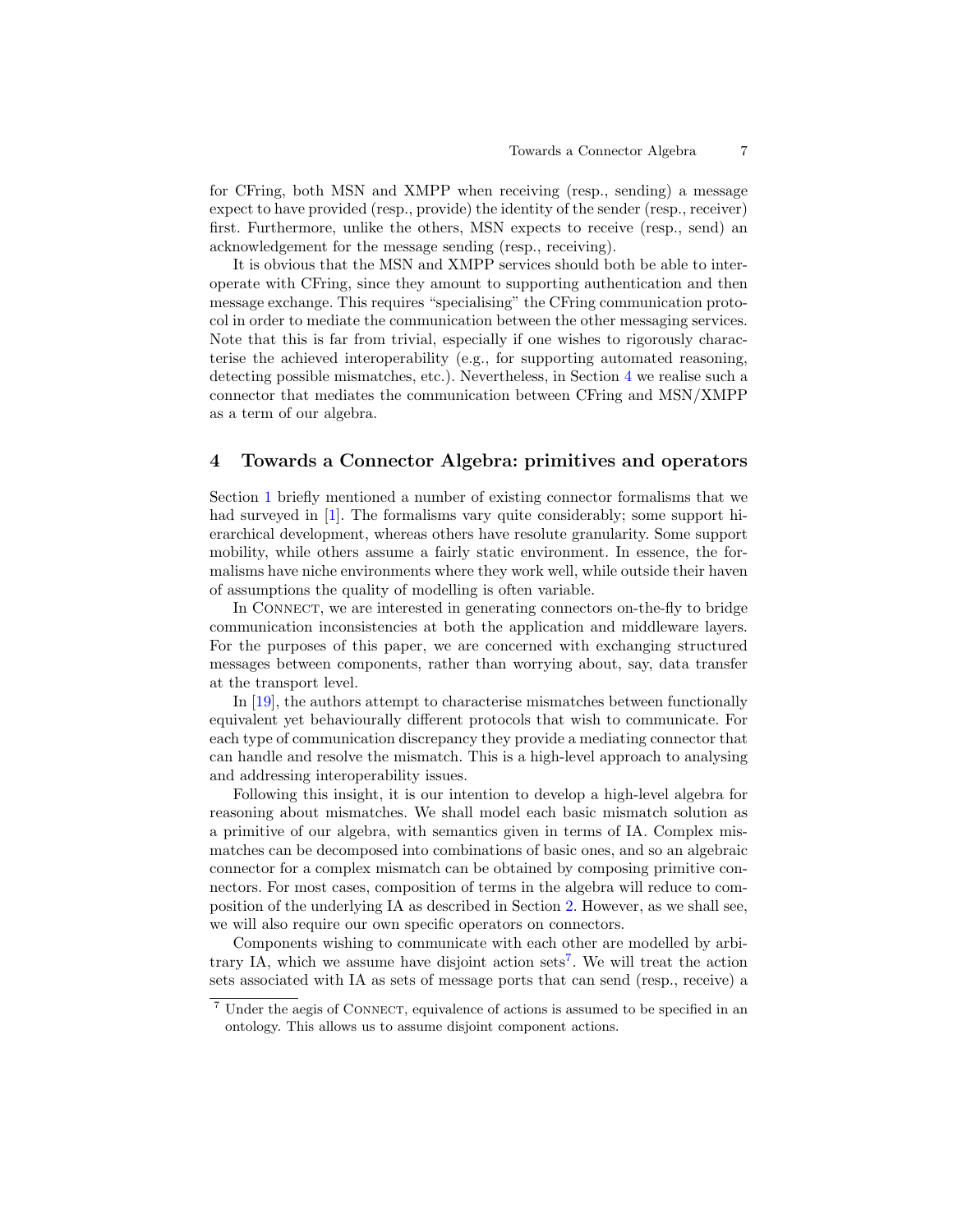signal depending on whether they are an output (resp., input) port. Hence, at this stage we do not allow for the exchange of data over a domain.

From hereon let  $A$  be a global set of message ports. The primitives of the connector algebra  $\mathcal{AP}(\mathcal{A})$  corresponding to the mismatches in [19] are described below.

- 1. Extra send. This first mismatch considers a component that generates a redundant message a. Such a mismatch may be resolved by introducing a consumer that swallows the superfluous message. We model this by a parameterised primitive  $Cons(a)$ .
- 2. Missing send. This mismatch describes the case in which a component expects a message a that is not sent by another component. A mismatch of this type may be resolved by introducing a producer that generates the required message. This may be modelled by a parameterised primitive  $Prod(a)$ .
- 3. Signature mismatch. There are occasions when a message to be exchanged between two components is functionally compatible yet syntactically inconsistent. In the case of CONNECT, the functional equivalence of the messages a and b is assumed to be specified in an ontology. Such a mismatch may be resolved by means of a translating primitive  $Trans(a, b)$  that accepts message a as input and produces message b as output.
- 4. Split message mismatch. A component may expect to receive a message  $a$  as a sequence of fragments of  $a$ . If message  $a$  can be decomposed into  $a_1, \ldots, a_n$ , then the mismatch may be resolved with a primitive  $Split(a, [a_1, \ldots, a_n])$  which accepts message a as input and offers  $a_1, \ldots, a_n$ as output in that order.
- 5. Merge message mismatch. Similar to the previous case, some components expect to receive a single message a in place of a fragmented version of a. If messages  $a_1, \ldots, a_n$  can be composed into a, then the mismatch may be resolved with a primitive  $Merge([a_1, \ldots, a_n], a)$  which accepts messages  $a_1, \ldots, a_n$  as input in that order, and generates a as output.
- 6. Ordering mismatch. A component can expect to receive messages in an order different from the order used by the sending component. The mismatch can be resolved by introducing an ordering primitive  $Order([a_1, \ldots, a_n], \pi, [a'_1, \ldots, a'_n]),$  where  $\pi$  is a permutation of  $\{1, \ldots, n\}.$ The primitive accepts inputs from one component in the order  $a_1, \ldots, a_n$ , and produces outputs for the other in the order  $a'_{\pi(1)}, \ldots, a'_{\pi(n)}$ . Note that port  $a_i$  is related to port  $a'_i$ .

Besides the mismatch primitives above, a further primitive is required to force the algebra to work in a sensible way. The primitive does not perform any interactions, so is fittingly called  $NoOp$ . Equipped with all of the basic primitives, a term s of the algebra is given by the following grammar:

 $s ::= s \odot s \mid s + s \mid s \wedge s \mid s \setminus s \mid s^{\perp} \mid (s) \mid p$ 

 $p ::= NoOp | Cons(a) | Prod(a) | Trans(a, b) | Split(a, [a_1, \ldots, a_n]) |$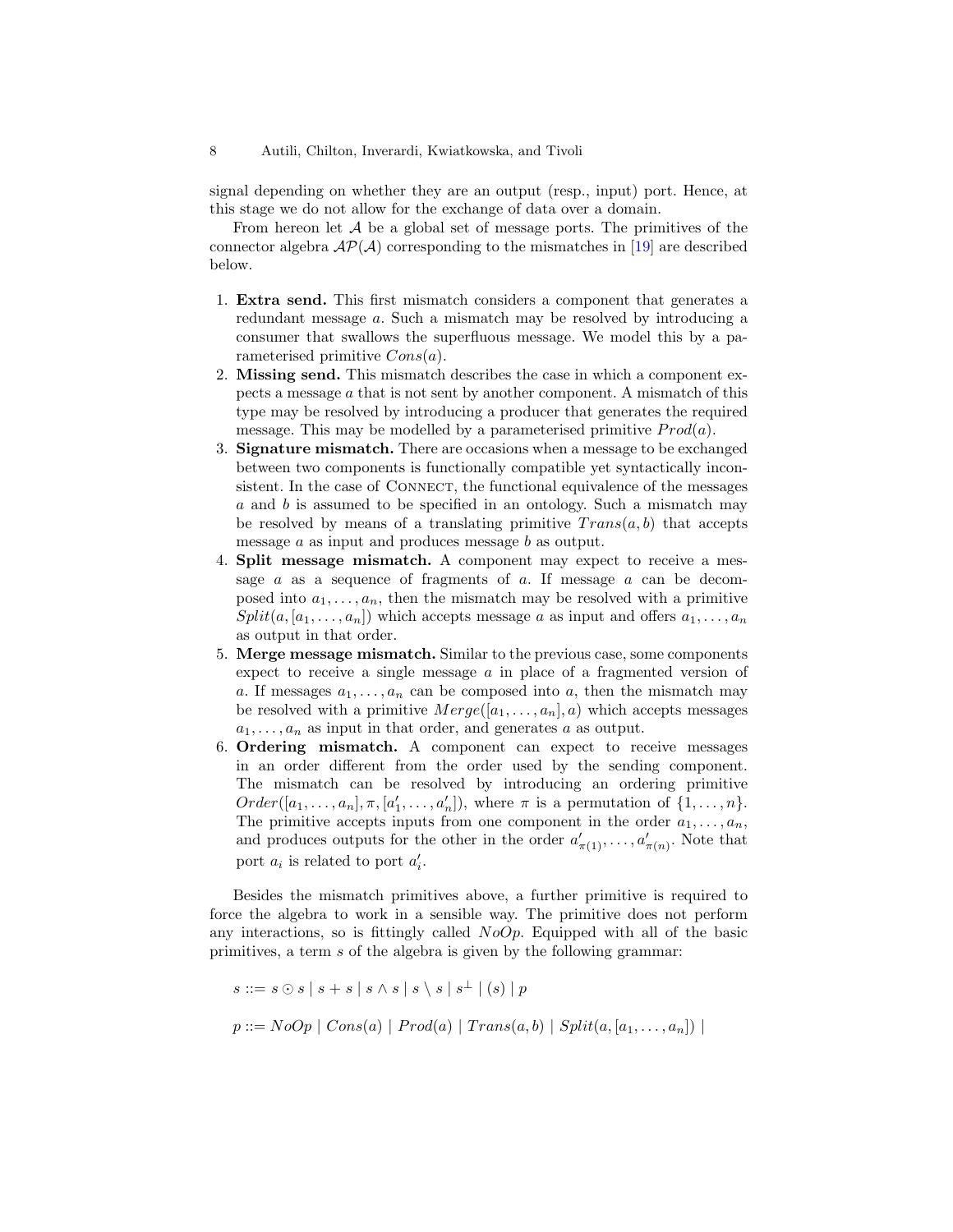$$
Merge([a_1,\ldots,a_n],a)\mid Order([a_1,\ldots,a_n],\pi,[a'_1,\ldots,a'_n])
$$

where  $a, a_i, a'_i, b \in \mathcal{A}$  and  $\pi$  is a permutation of  $\{1, \ldots, n\}$ . The symbols  $\odot$ , +, ∧, and \ are binary operators called plugging, alternation, conjunction and quotienting respectively, and  $\perp$  is a unary operator called *inversion*.

The semantics of the algebra  $\mathcal{AP}(\mathcal{A})$  is given in terms of a function  $\llbracket \cdot \rrbracket$ :  $\mathcal{AP}(A) \to \mathcal{IA} \cup \{Err\}$ , where  $\mathcal{IA}$  is the universal set of IA and  $Err$  represents the undefined IA. For any term s, the denotation  $\llbracket s \rrbracket$  is defined inductively.

First and foremost, if s is a primitive, then  $\llbracket s \rrbracket$  is the corresponding interface automaton defined in Fig. 2, providing the parameters are well-defined (otherwise the semantics of the primitive is taken to be  $Err$ ). The parameters of each primitive are single or lists of uninterpreted message ports of A. Lists must have finite length, and message ports in the parameters of a primitive must be pairwise disjoint. In the case of *Merge* and *Split*, we require that a and  $a_1 \ldots a_n$ are equated in the ontology. Furthermore, for the case of the Order primitive, we require that both lists have the same length.



Fig. 2. Semantics of the primitives.

If s is a compound term (i.e., consists of operators), then  $\llbracket s \rrbracket$  is given by the mappings below. However, an informal description is in order first. An operator on terms of the algebra induces a behaviour on the behaviours of the operands. The operator  $\odot$  connects terms of the algebra on common message ports; this is equivalent to plugging the corresponding IA into each other, or synchronising them. On the other hand, the operator  $+$  behaves like alternation in regular expressions; a connector defined in terms of + behaves like one of its operands. The operators  $\wedge$  and  $\setminus$  were both defined in Section 2. Finally,  $\perp$  acts like the inverse of its operand by interchanging inputs and outputs.

 $-s = t \odot u$ . If either of  $\llbracket t \rrbracket$  or  $\llbracket u \rrbracket$  is equal to Err, then  $\llbracket s \rrbracket = Err$ . Alternatively, if  $\llbracket t \rrbracket$  and  $\llbracket u \rrbracket$  are not composable or  $\llbracket t \rrbracket \parallel \llbracket u \rrbracket$  is not defined, then  $[s] = Err$ . Otherwise,  $[s] = [t] || [u].$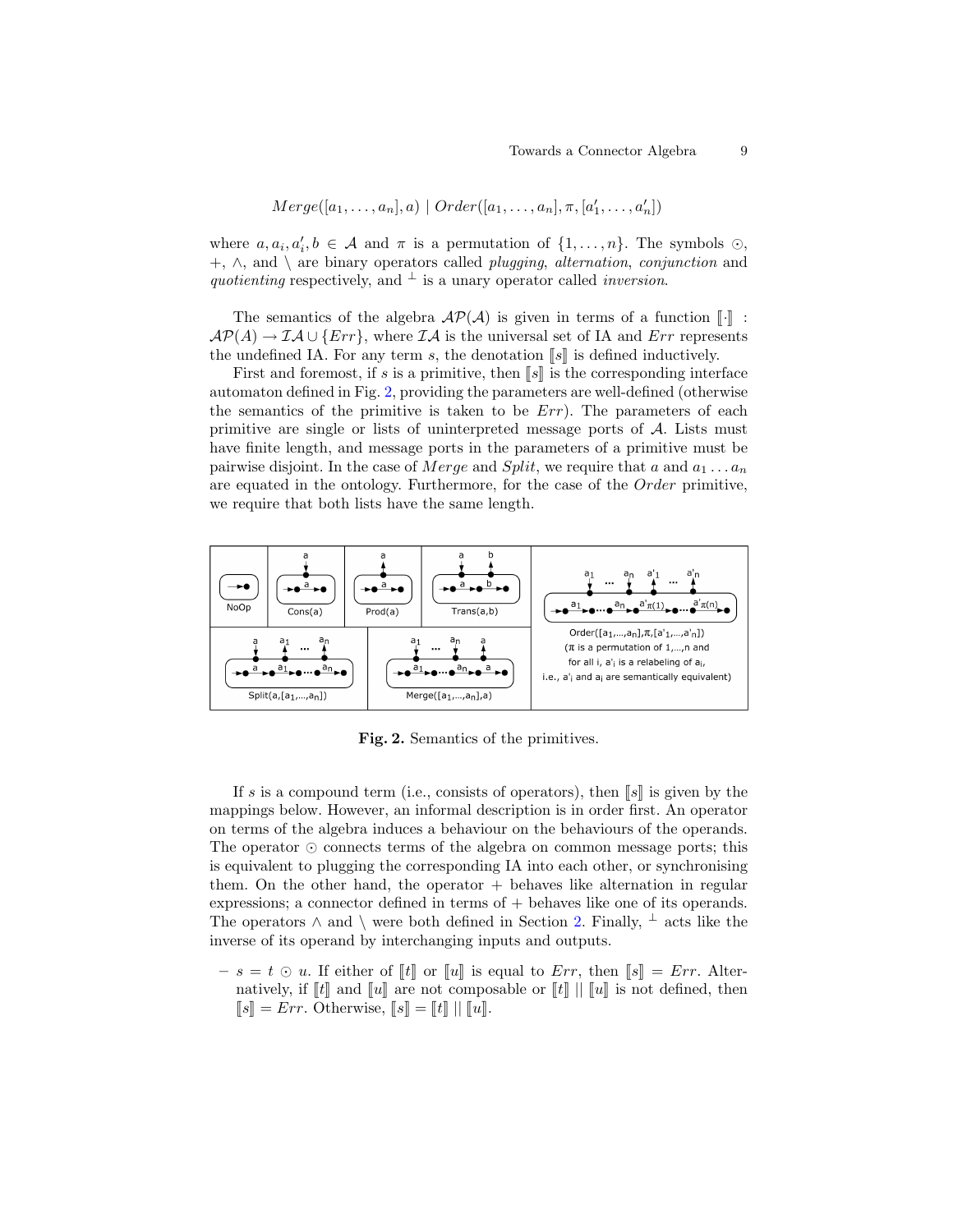- $-s = t + u$ . If either of  $\llbracket t \rrbracket$  or  $\llbracket u \rrbracket$  is equal to Err, then  $\llbracket s \rrbracket = Err$ . Otherwise, [t] and [u] are IA C and D. If  $\mathcal{A}_I^C \cup \mathcal{A}_I^D$  and  $\mathcal{A}_\omega^C \cup \mathcal{A}_O^D$  are not disjoint, then the alternation is not defined and [u] – Erm For the gase when the action the alternation is not defined and  $[s] = Err$ . For the case when the action sets do agree,  $[s] = Determine(\mathcal{C} + \mathcal{D})$ , where  $\mathcal{C} + \mathcal{D}$  is defined to be the IA  $(V, v_0, \mathcal{A}_I^C \cup \mathcal{A}_I^D, \mathcal{A}_O^C \cup \mathcal{A}_O^D, \rightarrow)$  such that:
	- $V = V^C \cup V^D \cup \{v_0\}$  i.e.,  $V^C$ ,  $V^D$  and  $\{v_0\}$  are pairwise disjoint
	- → = → c ∪ → p ∪ { $(v_0, a, v) : v_0^C \stackrel{a}{\to} c v$ } ∪ { $(v_0, a, v) : v_0^D \stackrel{a}{\to} p v$  }.

Determinise( $\mathcal{C} + \mathcal{D}$ ) is the deterministic IA equivalent to the possibly nondeterministic IA  $C + \mathcal{D}$ . Thus, *Determinise* is a function on IA which implements a suitable variant of the algorithm described in [13], that determinises a finite state automaton.

- s = t ∧ u. If either of  $\llbracket t \rrbracket$  or  $\llbracket u \rrbracket$  is equal to Err, then  $\llbracket s \rrbracket = Err$ . Otherwise, [t] and [u] are IA C and D. If  $\mathcal{A}_I^C \cup \mathcal{A}_I^D$  and  $\mathcal{A}_G^C \cup \mathcal{A}_O^D$  are not disjoint, then the conjunction does not oviet and [a] –  $F_{xx}$ . For the case when the action the conjunction does not exist and  $[[s]] = Err$ . For the case when the action<br>sets do agree  $[[s]]$  is an IA  $(VC \times VP \ (s.C \ s.D.) \ (C \cup D \ (s.C \ A D \ A C \cap A D \ A C \cap A D))$ sets do agree, [[s] is an IA  $(V^C \times V^D, (v_0^C, v_0^D), A_f^C \cup A_f^D, A_G^C \cap A_O^D, \rightarrow)$ , where  $\rightarrow$  is the smallest relation satisfying the following rules:
	- 1. If  $p \xrightarrow{a}^{\alpha} p'$  and  $q \xrightarrow{a}^{\alpha} p q'$  with  $a \in \mathcal{A}_O^C \cap \mathcal{A}_O^D$ , then  $(p, q) \xrightarrow{a} (p', q')$ 2. If  $p \stackrel{a}{\rightarrow}_C p'$  with  $a \in \mathcal{A}_I^C \setminus \mathcal{A}_I^D$ , then  $(p, q) \stackrel{a}{\rightarrow} (p', q)$ 3. If  $q \stackrel{a}{\rightarrow}_D q'$  with  $a \in \mathcal{A}_I^D \setminus \mathcal{A}_I^C$ , then  $(p, q) \stackrel{a}{\rightarrow} (p, q')$ 4. For  $a \in \mathcal{A}_I^C \cap \mathcal{A}_I^D$ : (a) If  $p \stackrel{a}{\rightarrow}_C p'$  and  $q \not\stackrel{a}{\rightarrow}_D$ , then  $(p, q) \stackrel{a}{\rightarrow} (p', q)$ (b) If  $p \nightharpoonup_{C}^q$  and  $q \stackrel{a}{\rightarrow}_D q'$ , then  $(p, q) \stackrel{a}{\rightarrow} (p, q')$ (c) If  $p \stackrel{a}{\rightarrow}_C p'$  and  $q \stackrel{a}{\rightarrow}_D q'$ , then  $(p, q) \stackrel{a}{\rightarrow} (p', q')$ .
- $-s = t \ u$ . Based on [8], it follows that quotienting is a derived operator of the algebra. Thus,  $[s] = [(t^{\perp} \odot u)^{\perp}].$
- $s = t^{\perp}$ . If  $[[t]] = Err$ , then  $[[s]] = Err$ . Otherwise,  $[[s]]$  is equal to  $[[t]]$  with the input and output sets exchanged in the signature of  $\llbracket t \rrbracket$ .

 $-s = (t)$ . Simply  $\llbracket s \rrbracket = \llbracket t \rrbracket$ .

The operators  $\odot$ ,  $+$ ,  $\wedge$ ,  $\wedge$  and  $\perp$  satisfy a number of axioms, as we briefly elaborate below.

- 1. Plugging  $\odot$  is commutative and associative, but is not idempotent. It has an identity element  $NoOp$ , so  $\mathcal{AP}(\mathcal{A}), \odot, NoOp$  is a commutative monoid (i.e., an abelian semigroup with an identity). Plugging does not distribute over  $+$ ,  $\wedge$  nor  $\setminus$ .
- 2. Alternation + is commutative, associative, and idempotent. The identity of  $+$  is also  $NoOp$ , so  $(AP(A), +, NoOp)$  is a commutative monoid. Alternation does not distribute over  $\odot$  nor  $\backslash$ , however it does distribute over  $\land$ .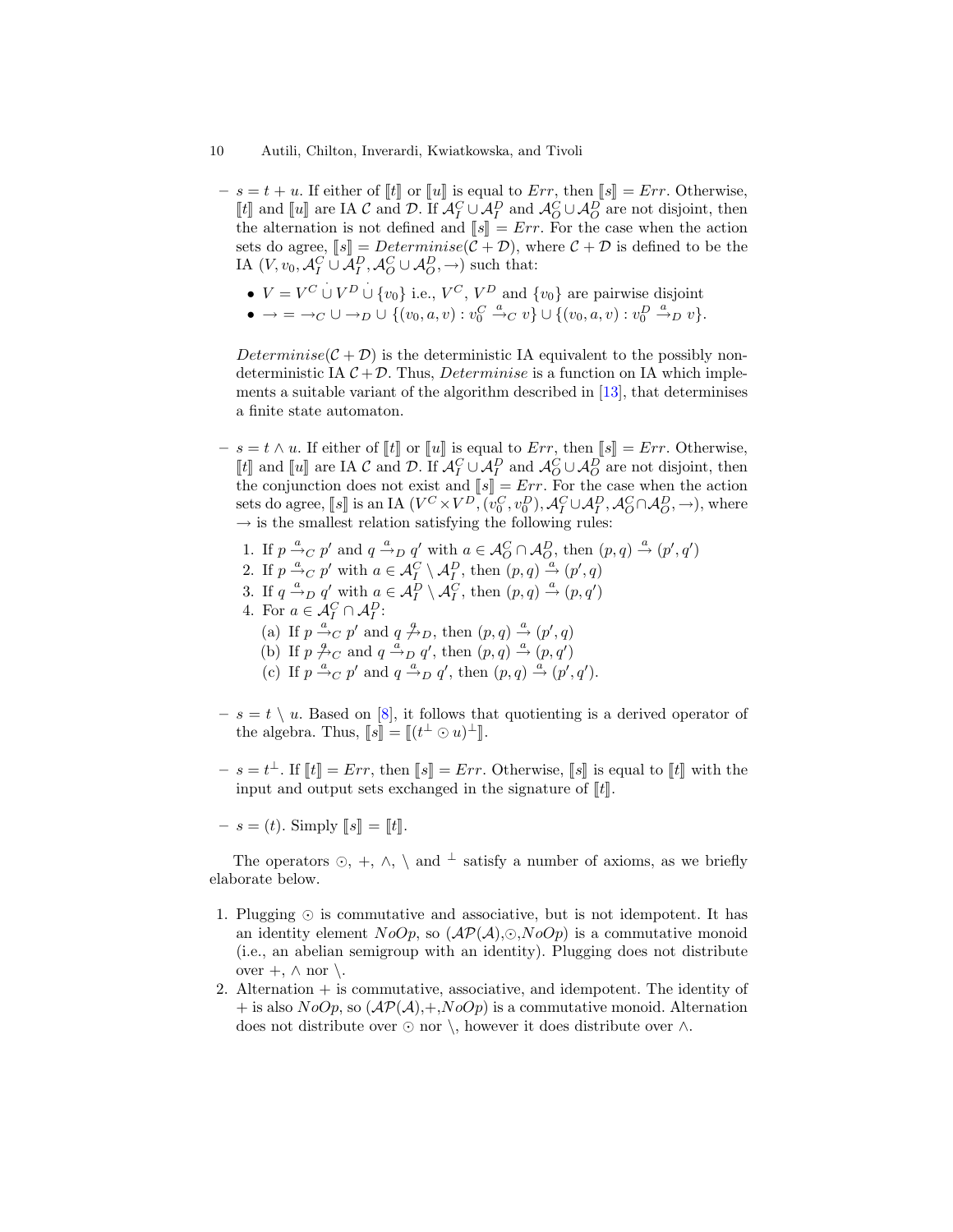- 3. Conjunction ∧ is commutative, associative, and idempotent. The operator does not have an identity element in the algebra, and does not distribute over  $\odot$  nor  $\backslash$ , but it does distribute over  $+$ .
- 4. Quotienting  $\setminus$  is not associative, commutative, nor idempotent. NoOp is a right-identity element for the operator. Quotienting does not left or right distribute over  $\odot$ , +, nor  $\wedge$ .
- 5. Inversion  $\perp$  distributes over +, but not ⊙, ∧ nor \. Double inversion of a term is an identity function on that term.

As we remarked in Section 2, a desirable property of a connector algebra is its ability to support notions of specification. Consequently, there should be a concept of refinement on terms, and indeed our algebra does support this.

**Definition 5.** Let s and t be terms of the algebra, and let  $\Box$  be the alternating simulation refinement relation defined on IA  $\llbracket s \rrbracket$  and  $\llbracket t \rrbracket$ . Term t refines term s, written as  $s \leq t$ , iff the denotation of t refines the denotation of s at the semantic level or  $[s] = Err$ . Formally,  $s \triangleleft t \Leftrightarrow [s] \sqsubseteq [t] \vee [s] = Err$ .

Establishing refinement on terms allows us to define equivalence. Semantic equality of terms is too strong for equivalence of connector behaviours, so we choose to express it in terms of the weaker refinement relation.

**Definition 6.** Term s is said to be equivalent to term t, written as  $s \equiv t$ , if, and only if,  $s \leq t$  and  $t \leq s$ .

Our choice of equivalence seems most natural for connector behaviours, as it allows for seamless substitutivity. However, it is unfortunate that the equivalence is expressed in terms of the underlying semantics, rather than the syntax of the terms. Nevertheless, this correspondence with the IA semantics means that the algebra is trivially both sound and complete, even after equating all incompatible and undefined terms with Err.

**Theorem 2.** Let  $\triangleq$  denote the equivalence of IA (i.e. mutual refinement). For any terms s and t it holds that  $s \equiv t \Leftrightarrow (\llbracket s \rrbracket \doteq \llbracket t \rrbracket) \vee (\llbracket s \rrbracket = Err = \llbracket t \rrbracket).$ 

Having defined equivalence and established that the algebra is sound and complete, it is an easy consequence that our axiomatisation is correct. The reason for  $\odot$  failing to be idempotent is closely related to the reason that  $\llbracket s \rrbracket$  ||  $\llbracket s \rrbracket$  is not defined in general, because of restrictions on composability.

The formal definition of the semantics, as well as the example of idempotence failing, has a notable consequence for the algebra. If  $s$  and  $t$  are well-formed terms whose semantics are not equal to Err, then it is not the case that the semantics of  $s \odot t$ ,  $s + t$ ,  $s \wedge t$  and  $s \setminus t$  are not equal to Err, because of the restrictions imposed by these operators. This seems undesirable, but it is a direct consequence of IA.

This shortcoming might seem unpalatable at first, but we do not believe it to be a problem; in fact, it is an advantage. In the context of CONNECT, we are concerned with generating connectors in a compositional manner. If we take two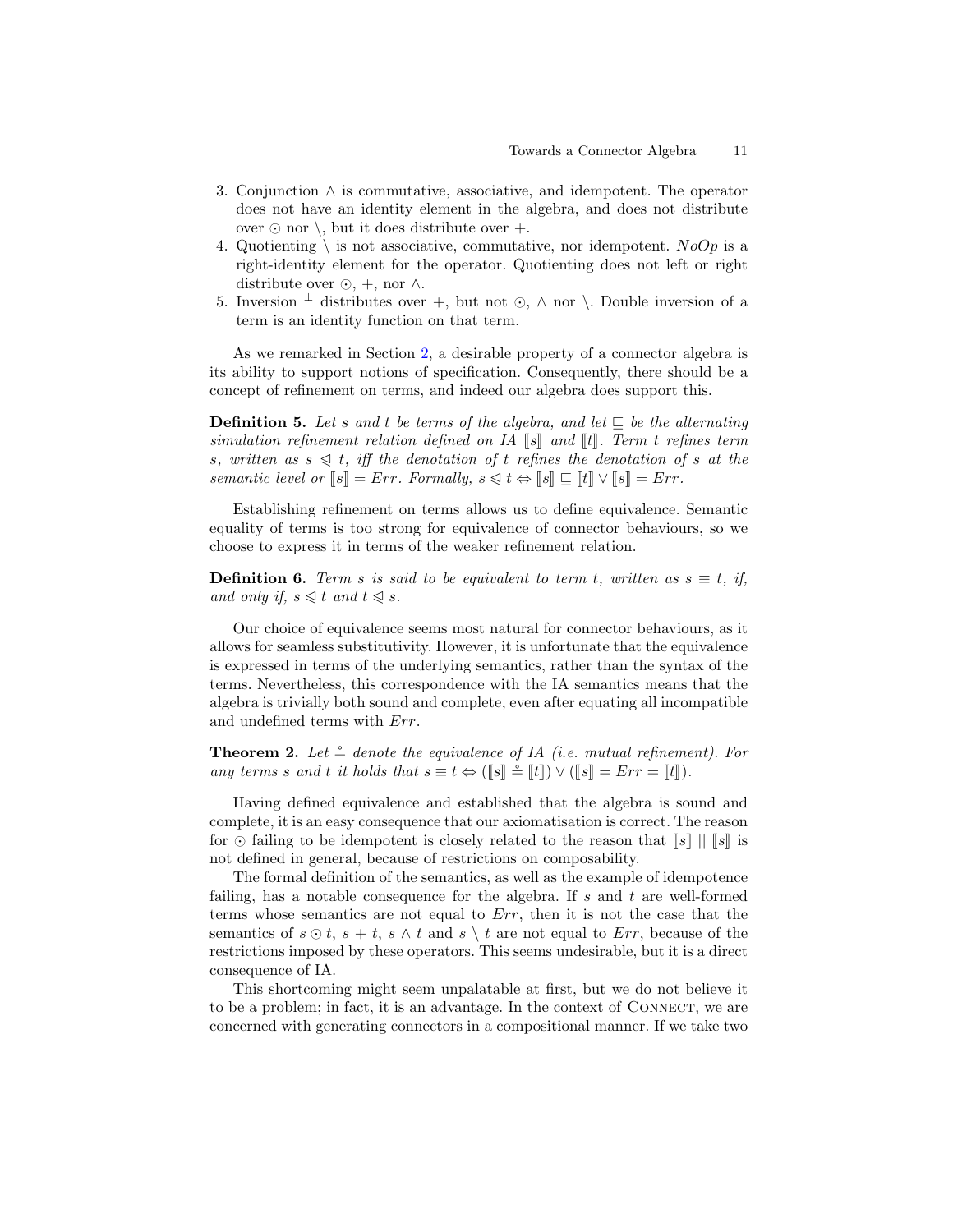connectors, each of which is expressed by a term in the algebra, we can combine the two terms and observe if the outcome is equal to  $Err$ . If it is, then it follows that the two connectors do not work with each other. Thus the algebra allows for compositional reasoning.

Another requirement of CONNECT is the ability of our algebra to serve as a baseline for automated connector synthesis, as stated below. This is closely related to the quotienting operator defined in [8], but requires suitable modification to be applicable to the algebra.

Connector Synthesis *Instance:* Components  $\mathcal E$  and  $\mathcal F$  represented by IA. *Problem:* Find a term  $x \in \mathcal{AP}(\mathcal{A})$  such that  $inv(\mathcal{E}) \sqsubset \mathcal{F} \parallel \llbracket x \rrbracket$  and  $inv(\mathcal{F}) \subseteq \mathcal{E} \parallel ||x||$ , where inv inverts input and output actions.

The connector synthesis problem aims to find a connector x expressible in our algebra that can mediate interoperability incompatibilities between components represented by arbitrary IA. We require that (i) every interaction exhibited by inv(F) is allowed by  $\llbracket x \rrbracket \parallel \mathcal{E}$ , and (ii) every interaction exhibited by  $inv(\mathcal{E})$  is permitted by  $\Vert x \Vert \Vert$  F. This allows us to formally characterise *interoperability* between components in our algebra.

CFring example. A connector for the scenario described in Section 3 may be expressed in terms of the algebra  $\mathcal{AP}(\mathcal{A})$  as the following compound term:

```
((Trans (aut, handshake) \odot Cons(handshake \odot Frod (auth) \odot Trans(auth \odot akt)) \odot(Trans(quit, close) \odot Trans(close_ok,quit_ok)) \odot(Order([mo, ido], (2,1), [mo', ido']) \odot Trans(ido',desti) \odot Trans(mo',messagei) \odot Cons(acko)) \odot(Order([desto,messageo],(2,1),[desto',messageo']) \odot Trans(messageo',mi) \odotTrans(desto', idi) \odot Prod(acki)))+((\text{Trans}(aut, log) \cap \text{Trans}(log_ok, aut_ok)) \cap(Trans(quit,out) \odot Trans(out\_ok,quit\_ok)) \odot(Order([mo,ido], (2,1), [mo',ido']) \odot Trans(ido',di) \odot Trans(mo',msgi)) \odot(Order([do, msgo], (2, 1), [do', msgo']) \odot Trans(msgo', mi) \odot Trans-do', idi)))
```
This expression seems quite complex, but it is worthwhile noticing how it can easily be decomposed into distinct portions corresponding to the original protocols. There is close correspondence between the four branches of the CFring protocol shown in Figure 1.C, and the paths of the MSN and XMPP protocols shown in Figures 1.A and 1.B, respectively. Each of these branches neatly map onto a sub-term of the connector expression above. This suggests that connector terms can be defined by analysis of the corresponding protocols' transition systems. Unfortunately, the connector only allows the sending and receiving of a single message, but we shall elaborate on this observation further in Section 5.

Relating the connector synthesis problem to our example, we built our connector by constructing two sub-connectors  $x'$  and  $x''$ . The term  $x'$  was used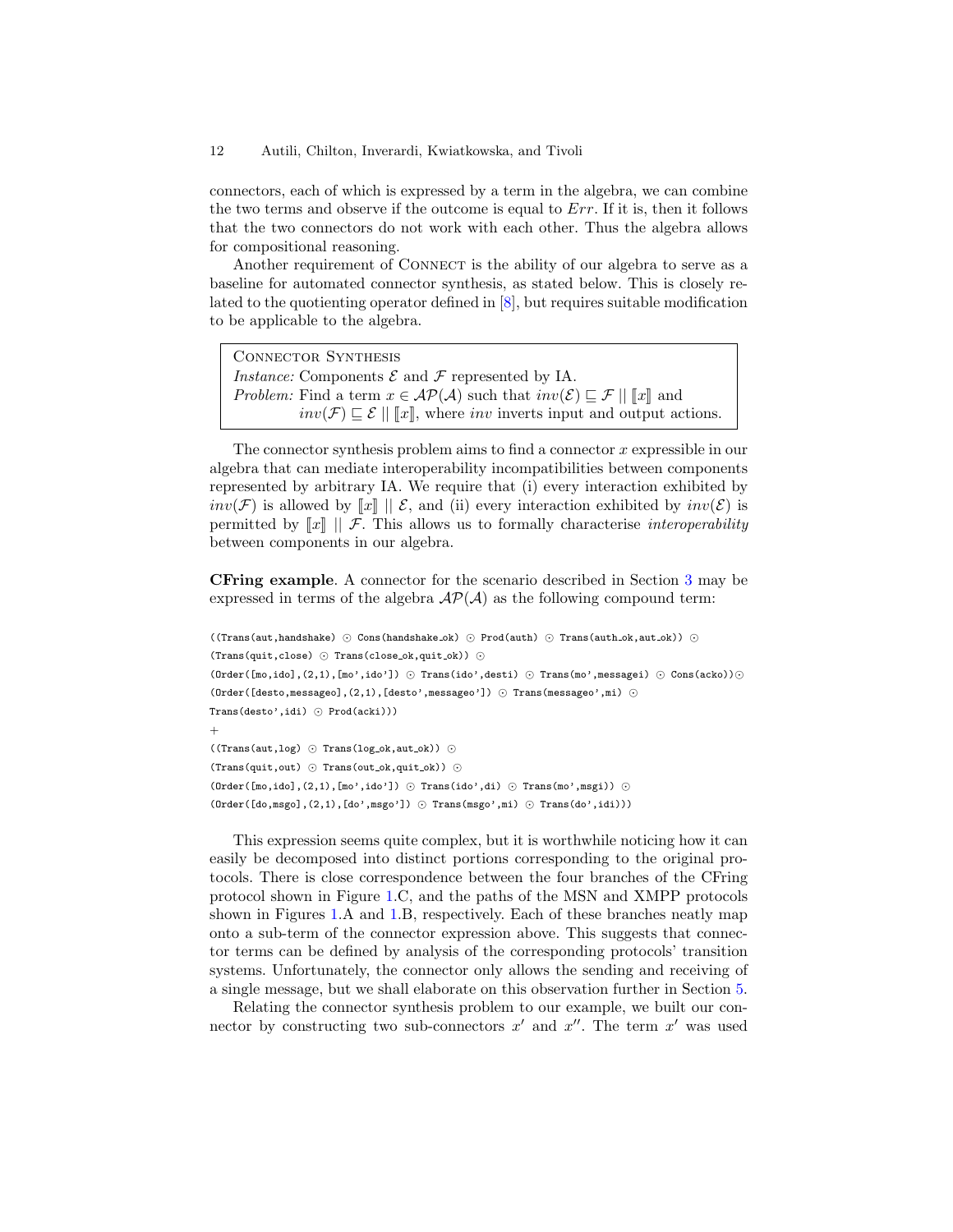to mediate MSN and CFring. Note how  $inv(MSN) \subseteq [x'] \parallel C_F$  and  $C_F$  and  $C_F$  and  $C_F$  and  $C_F$  ing  $\Box$  $inv(CFring) \sqsubseteq [x'] \parallel MSN$ . Analogously,  $x''$  mediates XMPP and CFring.<br>We combined  $x'$  and  $x''$  by means of a suitable composition operator (i.e., i.) We combined x' and x'' by means of a suitable composition operator (i.e.,  $+)$ , thus obtaining x. Automating this kind of reasoning represents a specific area that we wish to explore, in order to develop a comprehensive theory of composable connectors in CONNECT.

### 5 Concluding Remarks

In this paper, we formalised an initial high-level connector algebra for reasoning about protocol mismatches. Solutions to basic mismatches are modelled as primitive terms and complex mismatches are solved by combining primitives of the algebra by means of different composition operators. The semantics of the terms and operations on them are given by IA, which is a suitable candidate for expressing the behaviour of connectors that reside within a highly heterogeneous environment, as we shall remark later.

Our formulation sets the scene for a yet-to-come comprehensive algebra facilitating the rigorous characterisation of complex interaction behaviours. Such an algebra should allow reasoning with respect to both functional and nonfunctional properties, in addition to supporting automated reasoning and learning about system interaction behaviour, as well as automated synthesis, matching, refinement, composition, evolution, and (possibly partial) re-use of connectors.

The case study highlights a shortcoming of our current algebra, in that we cannot construct a connector that exhibits looping behaviours. The form of our algebra dictates that for any term whose semantics are equivalent to an IA (as opposed to  $Err$ ), the structure of the automaton is a directed graph in which every state is visited at most once. Such a restriction on the behaviour of the connector is unduly restrictive. This is evident from our case study, where the connector only supports the sending and receiving of a single message. If the number of messages to be sent and received is known in advance, then we can build a connector whose size is related polynomially to the number of messages to be transmitted. This, however, is inadequate.

In a future version of the algebra, the restriction on looping would need to be lifted. We already have an idea of how this could be done, by introducing looping equivalents of the primitives. It also seems likely that we would need a fix-point operator to encode complex looping behaviours in the algebra, beyond those at the primitive level. It would be interesting to see whether looping operators make it easier to model connectors in our algebra or not. Naturally, we would hope so.

This shortcoming of the algebra is not to say that IA are a bad choice of model for assigning semantics to terms; after all, it is the algebra that is restricting the behaviour of IA. As a consequence of having chosen IA as the semantic model, our algebra supports specifications of behaviours, which we claim are necessary for building scalable connectors. Furthermore, IA support a notion of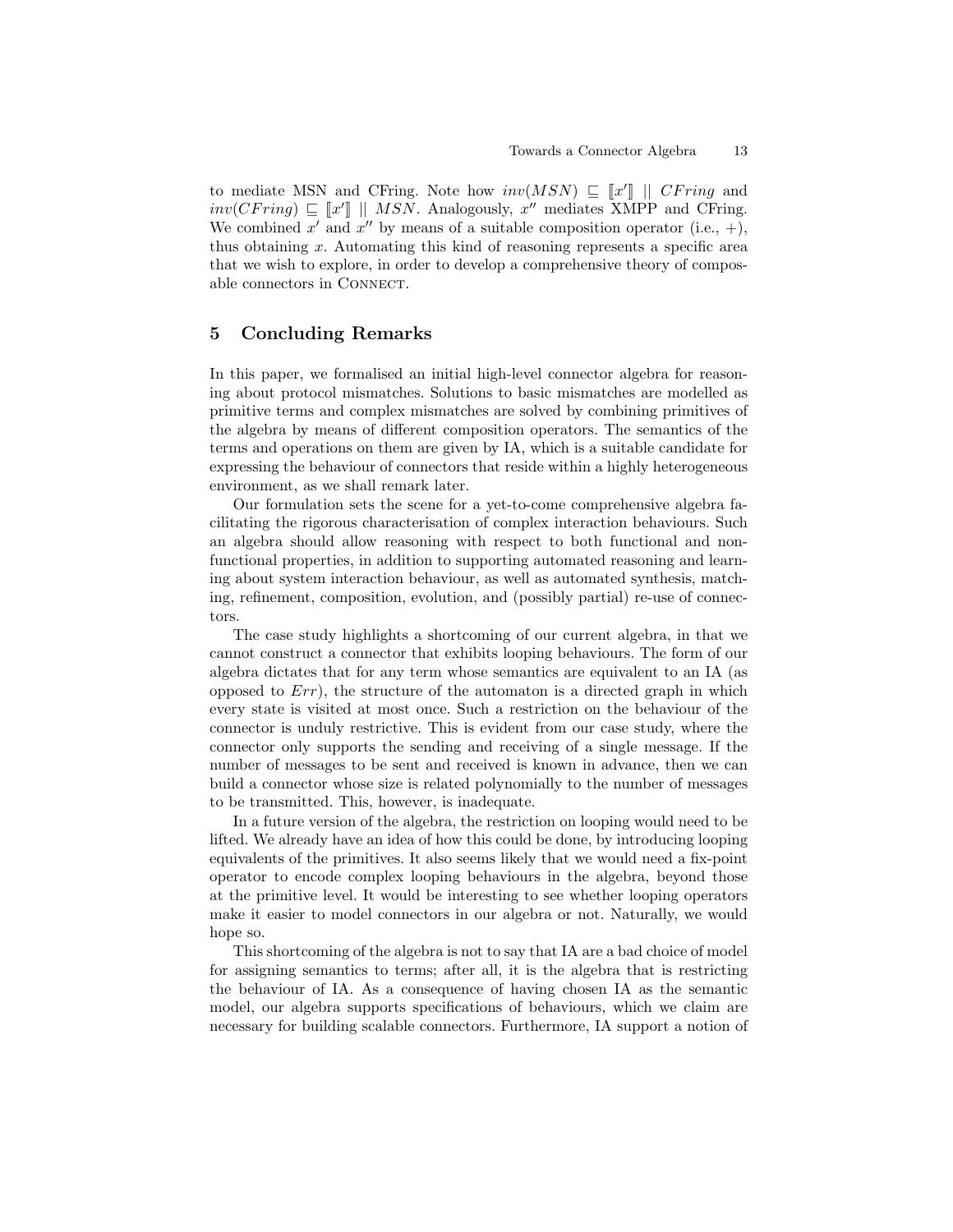refinement which is a congruence with respect to a number of our composition operators. Accordingly, substitution (e.g., for connector reuse or evolution) can be performed compositionally. We have also defined a notion of equivalence over the terms of the algebra and, based on this, we established that the algebra is sound and complete. These properties advocate the adoption of IA as the semantic model for the algebra, based on how closely they align with the key dimensions of CONNECT that we specified in Section 1.

Our case study shows that the algebraic term representing a connector maps intuitively onto the models of the protocols to be mediated. The purpose of the algebra was to give system designers a high-level tool for specifying and reasoning about connector behaviours, which is why we favoured the utilisation of highlevel primitives rather than developing yet another low-level process calculus. It seems that our high-level algebra allows a designer to easily and intuitively specify complex connectors, although further justification would be required for this claim based on further case studies.

We have not considered quantitative aspects of connectors as part of our algebra. As a minimum we would like to support time and probability. Although we have not introduced such aspects to our algebra yet, we have been looking at interactive Markov chains [21] and quantitative extensions of I/O automata [10,20]. Further work in this area involves looking at how these extensions may be carried across to IA. Besides having a quantitative model for expressing the semantics of our algebra, we would also need to consider how the syntax of our algebra would change. Clearly, primitives of the algebra will need to be annotated with quantitative values, but it will also be necessary to see whether it is meaningful to combine these values under the operators of the algebra.

In addition to IA, we are looking at modal specifications as a formalism for connectors [15]. These models are to some extent dissimilar to IA, yet they do share some common functionality  $[17]$ . We would like to compare and contrast these models with IA so that we can try to combine the best features of both for our algebra. Besides this future work, it is also our intention to determine whether the set of identified primitives is complete enough. Increasing the set of basic solutions should allow us to increase the types of behaviours that our algebra can capture. Discovery of such primitives is likely to come from analysis of further scenarios.

As broached at the end of Section 4, we need to take a closer look at automated connector synthesis. This is likely to be a definitive area on which our algebra is judged as to whether it has made a meaningful contribution to component-based design. We already have ideas relating to this in terms of rewriting systems [12], although the details require further fleshing out.

Thus, our preliminary algebra has raised a number of issues that we should take account of in formalising a comprehensive algebra to meet the demands imposed by Connect. Moving on from here, we intend to combine the positive features of our current algebra and refine its limitations in order to develop an algebra suitable for modelling connectors that reside in a truly heterogeneous world of ubiquitous devices.